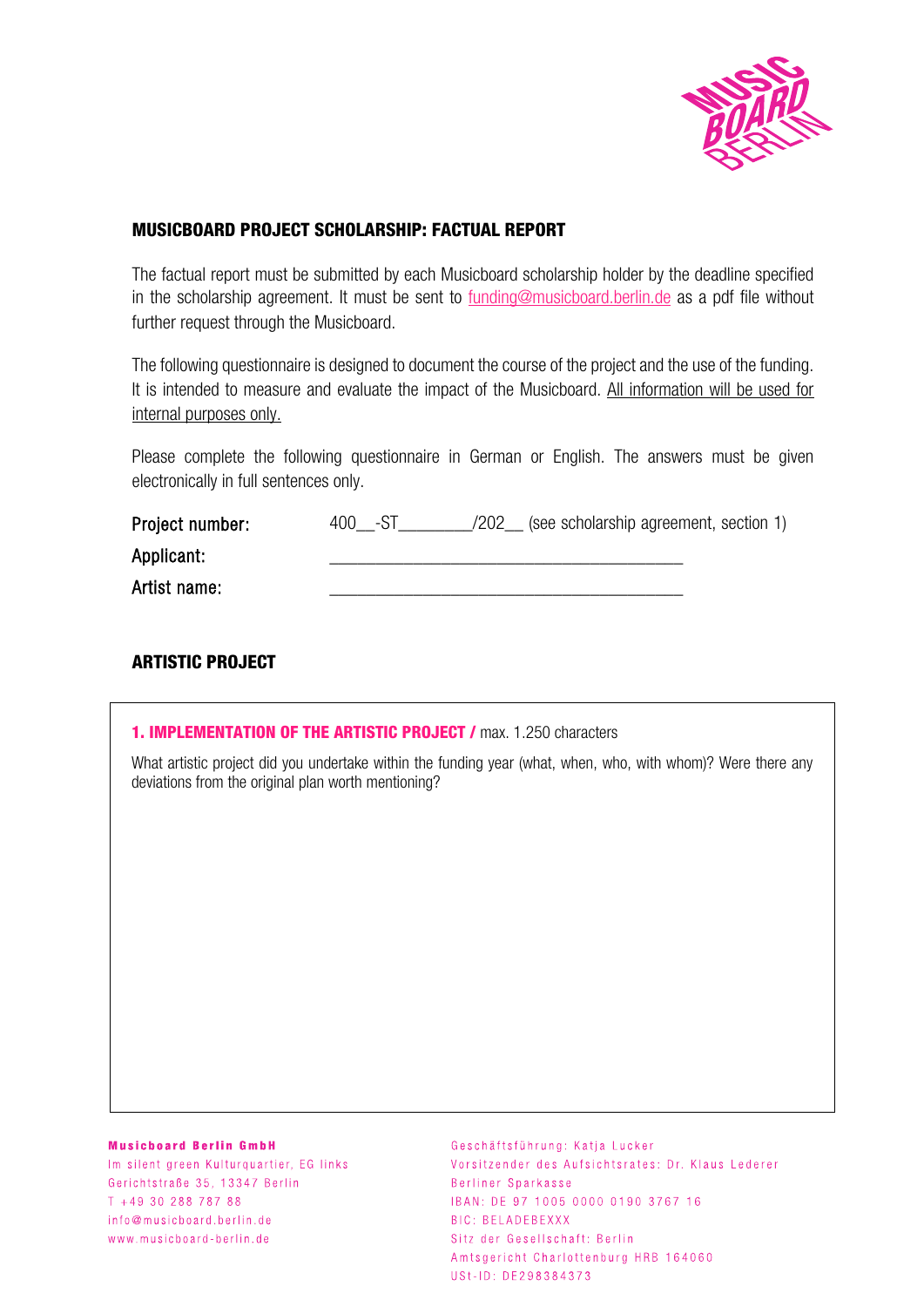

| 2. REFLECTION ON THE IMPLEMENTATION / max. 1.000 characters                                                   |  |  |  |  |  |  |
|---------------------------------------------------------------------------------------------------------------|--|--|--|--|--|--|
| What went well, what could have gone better? To what extent could the goals from the application be achieved? |  |  |  |  |  |  |
|                                                                                                               |  |  |  |  |  |  |
|                                                                                                               |  |  |  |  |  |  |
|                                                                                                               |  |  |  |  |  |  |
|                                                                                                               |  |  |  |  |  |  |
|                                                                                                               |  |  |  |  |  |  |
|                                                                                                               |  |  |  |  |  |  |
|                                                                                                               |  |  |  |  |  |  |
|                                                                                                               |  |  |  |  |  |  |
|                                                                                                               |  |  |  |  |  |  |
|                                                                                                               |  |  |  |  |  |  |
|                                                                                                               |  |  |  |  |  |  |
|                                                                                                               |  |  |  |  |  |  |
|                                                                                                               |  |  |  |  |  |  |
| 3. EVALUATION OF ARTISTIC PROGRESS / Please select the applicable option.                                     |  |  |  |  |  |  |
| How strongly did the artistic quality of your music project improve due to the Musicboard scholarship?        |  |  |  |  |  |  |
| extremely<br>moderately<br>highly<br>slightly<br>not at all                                                   |  |  |  |  |  |  |
|                                                                                                               |  |  |  |  |  |  |
|                                                                                                               |  |  |  |  |  |  |

| <b>4. INTERDISCIPLINARITY /</b> Please select all applicable options, multiple answers are possible.<br>How inter- or transdisciplinary did you work? Please name with which of the following genres you were cooperating<br>during your scholarship project. |                         |                                  |  |  |  |
|---------------------------------------------------------------------------------------------------------------------------------------------------------------------------------------------------------------------------------------------------------------|-------------------------|----------------------------------|--|--|--|
| visual arts                                                                                                                                                                                                                                                   | performing arts         | classical music, new music, jazz |  |  |  |
| film                                                                                                                                                                                                                                                          | games / virtual reality | literature                       |  |  |  |
| dance / performance                                                                                                                                                                                                                                           | theatre                 | artistic research                |  |  |  |
| media art                                                                                                                                                                                                                                                     | Other:                  |                                  |  |  |  |
|                                                                                                                                                                                                                                                               |                         |                                  |  |  |  |

### **Musicboard Berlin GmbH**

 $\Gamma$ 

Im silent green Kulturquartier, EG links Gerichtstraße 35, 13347 Berlin  $T + 493028878788$ info@musicboard.berlin.de www.musicboard-berlin.de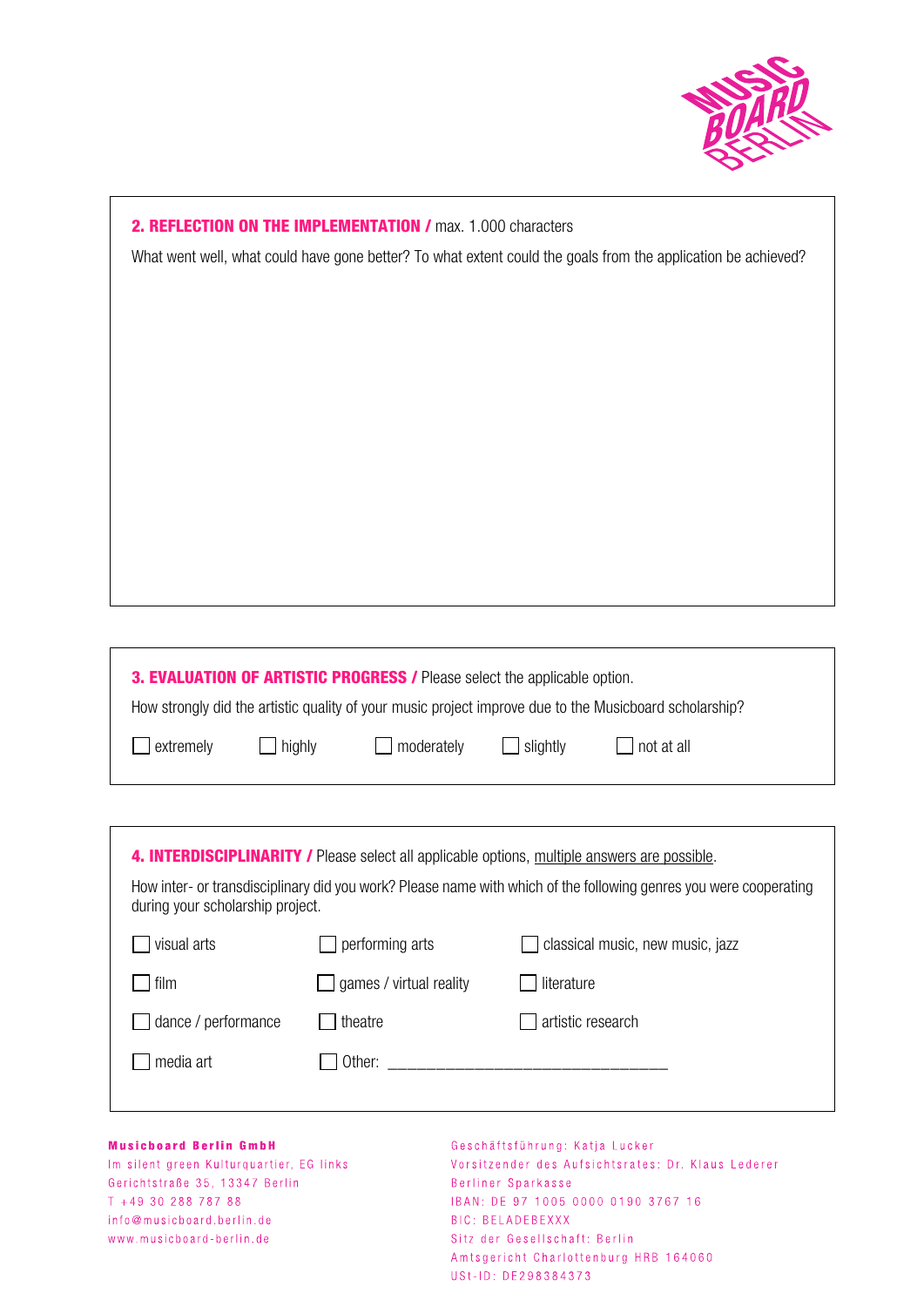

**5. DOCUMENTATION / Please include relevant links.** 

Did you produce any videos, sound material, or photos that have been published digitally as part of the scholarship?

| Link 2: |  |
|---------|--|
| Link 3: |  |
|         |  |
|         |  |

# **IMPACT**

**6. OUTREACH / max. 500 characters** 

Did you carry out any PR or marketing activities as part of the scholarship, and if so, what were these activities?

### **7. MEDIA COVERAGE /** max. 500 characters

Was there any media coverage in web, print, radio or TV about your artistic project during the scholarship? Please list medium, publication date, title of publication, and links – if available.

#### **Musicboard Berlin GmbH**

Im silent green Kulturguartier, EG links Gerichtstraße 35, 13347 Berlin T +49 30 288 787 88 info@musicboard.berlin.de www.musicboard-berlin.de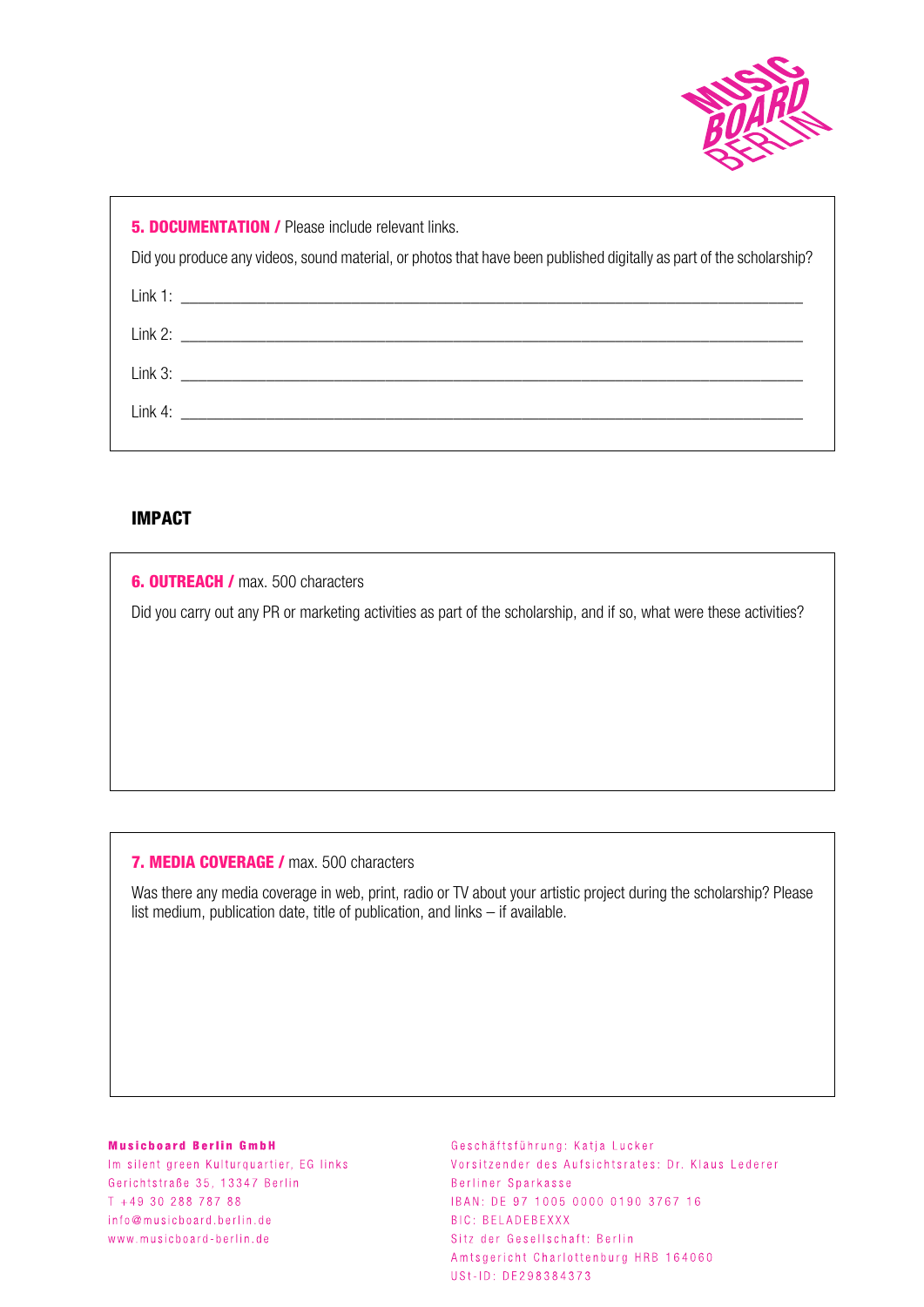

## **8. PROFESSIONAL DEVELOPMENT / Please select the applicable option.**

Did the professional parameters of your project change during the past year and is there a connection to Musicboard's funding?

|                                                                     | <b>YES</b><br>and was achieved through<br>Musicboard's funding | <b>YES</b><br>but would have been achieved<br>despite the funding | N <sub>0</sub> |
|---------------------------------------------------------------------|----------------------------------------------------------------|-------------------------------------------------------------------|----------------|
| I / we have signed<br>a label contract                              |                                                                |                                                                   |                |
| I / we were awarded<br>prizes or awards                             |                                                                |                                                                   |                |
| My / our presence in the<br>press has grown                         |                                                                |                                                                   |                |
| My / our reach on social<br>media has increased                     |                                                                |                                                                   |                |
| My / our income has<br>increased                                    |                                                                |                                                                   |                |
| The sales of my / our<br>releases or performances<br>have increased |                                                                |                                                                   |                |
| My / our number of<br>performances or jobs<br>have increased        |                                                                |                                                                   |                |
| My / our networks have<br>been strengthened and<br>grown            |                                                                |                                                                   |                |
| My / our cooperations<br>or collaborations have<br>increased        |                                                                |                                                                   |                |
| My / our professionality<br>has increased                           |                                                                |                                                                   |                |
| Other:                                                              |                                                                |                                                                   |                |

#### **Musicboard Berlin GmbH**

Im silent green Kulturquartier, EG links Gerichtstraße 35, 13347 Berlin  $T + 493028878788$ info@musicboard.berlin.de www.musicboard-berlin.de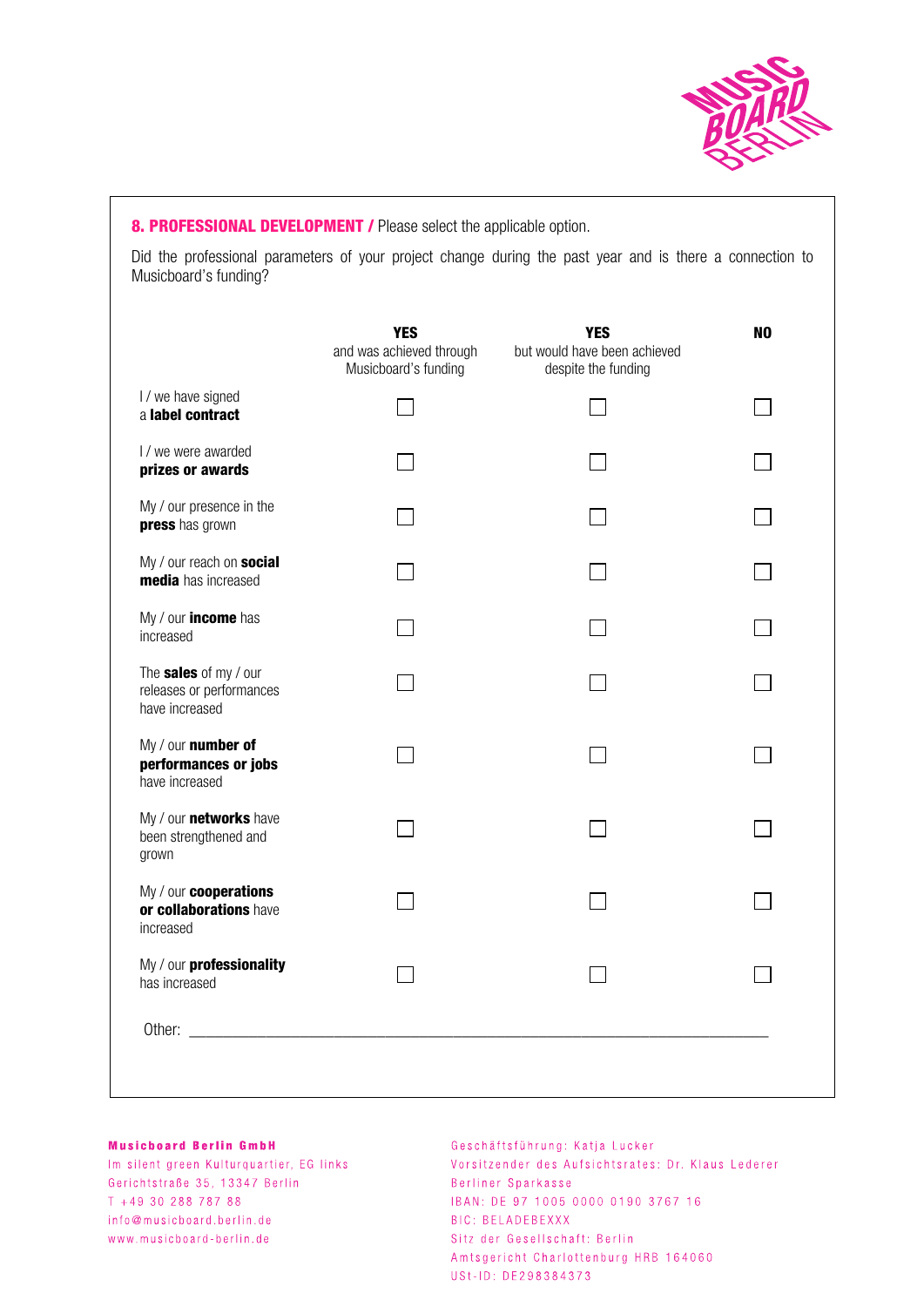

## **9. PROSPECTS /** max. 500 characters

Did the scholarship open up any prospects for the future for you or your band? What happens next in your career?

## **THE MUSICIAN & BAND COACHING**

**10. EVALUATION OF THE COACHING / max. 1.000 characters – if applicable** 

Did you receive a coaching as part of your Musicboard scholarship? If so, how do you rate it? What was the focus of the coaching and how did it support you in your artistic development? The feedback is not being shared with the respective mentor.

#### **Musicboard Berlin GmbH**

Im silent green Kulturguartier, EG links Gerichtstraße 35, 13347 Berlin  $T + 493028878788$ info@musicboard.berlin.de www.musicboard-berlin.de